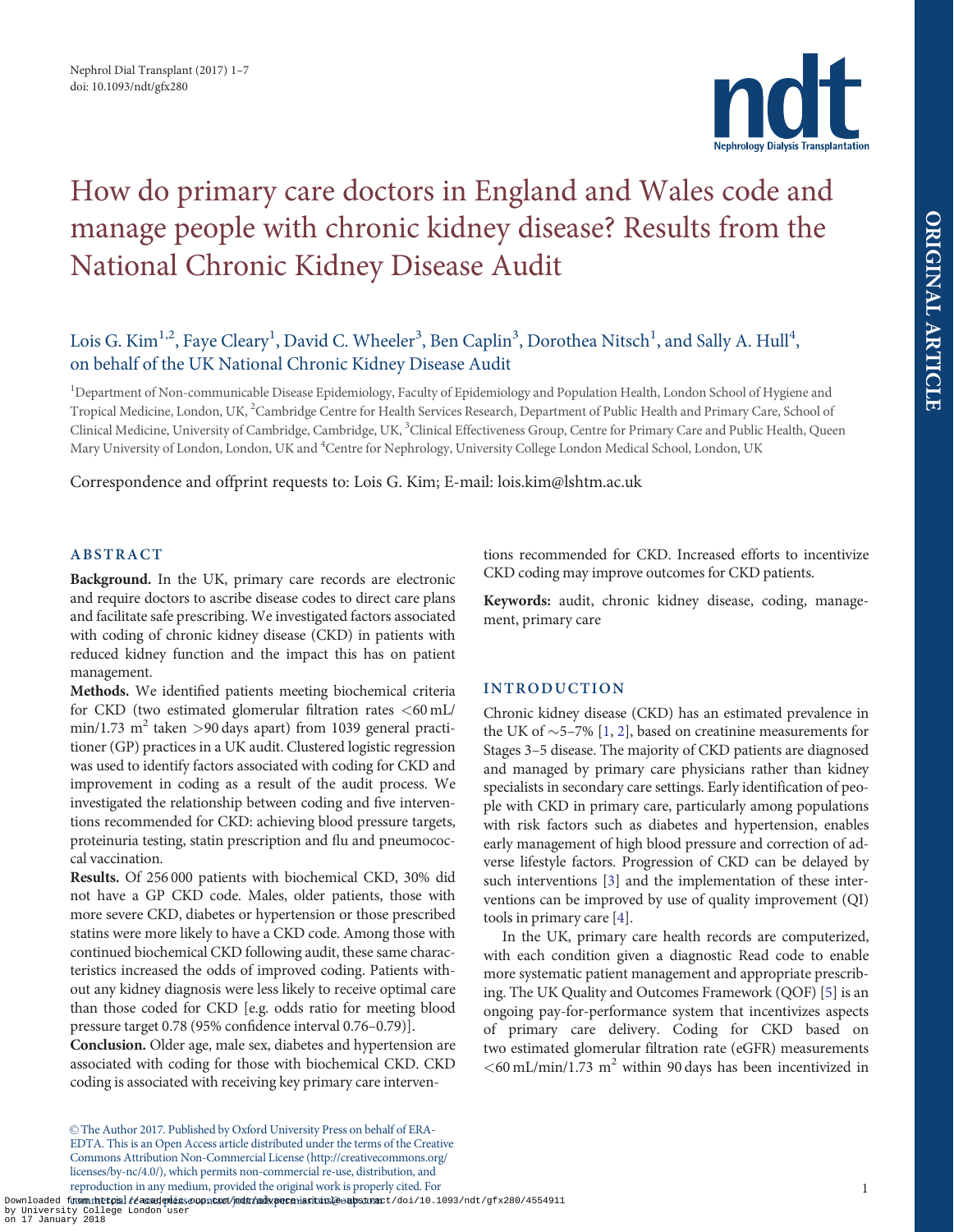of CKD in the primary care electronic record may be associated with improved blood pressure management and urinary albuminuria testing compared with those with uncoded CKD [6]. The National Chronic Kidney Disease Audit (NCKDA) [\[7](#page-6-0)] was set up to audit the testing, identification and management of CKD in primary care in the UK. The audit capitalized on the existence of computerized practice records and used an automated extraction tool that directly extracted data from the electronic health record with automatic encrypted upload to a central data safe haven. The first round of data collection (round 1) provided an initial snapshot of the above outcomes for the practices enrolled in the audit. Practices were encouraged to make use of the electronic QI tools for CKD, which were developed by the NCKDA team in collaboration with Informatica Systems as an integral component of the audit. The QI tools provided practice lists of people with risk factors who may need testing for CKD, people who may require CKD coding or coding removal and prompts to support the management of those with coded CKD. In addition, consultation prompts alerting clinicians to people with uncoded CKD could be activated [[1](#page-6-0)]. A second extraction of data was made (round 2) at least 90 days after round 1 to ascertain the impact of the QI as-

<span id="page-1-0"></span>the QOF; however, there is evidence to suggest that this system does not capture all CKD cases meeting diagnostic criteria. It has been reported that only 55–70% of patients with biochemical evidence of CKD (Stages 3–5) have an appropriate Read code in general practitioner (GP) practice databases [[6–8](#page-6-0)]. Practice-level prevalence of coded CKD (as captured in the QOF) is positively associated with practice prevalence of diabetes and cardiovascular disease (CVD) and negatively associated with social deprivation [\[9](#page-6-0)]. The extent of this lack of coding varies widely by GP practice, even after accounting for practice-level differences in risk factors such as diabetes [[7](#page-6-0)]. The QOF registers are also subject to error relating to cases coded as CKD in the absence of biochemical evidence; recent data suggests that 11% of cases on QOF registers do not fulfil biochemical testing criteria, rising to 36% among those with black ethnicity [[1\]](#page-6-0). It has further been shown that appropriate coding

pect of the audit process. We used individual patient data from the NCKDA to investigate the associations between individual patient characteristics and coding for CKD among those with biochemical evidence of CKD based on creatinine measurements. We further sought to identify the characteristics associated with improvements in coding status at round 2. Among patients with biochemical evidence of CKD, we then investigated the relationship between coding and five key markers of primary care management of CKD [10]: (i) meeting blood pressure targets, (ii) being offered statins for CVD prevention, (iii) receipt of urinary albumin:creatinine ratio (ACR) or protein:creatinine ratio (PCR) testing, (iv) receipt of flu vaccine and (v) receipt of pneumococcal vaccine (for those with CKD Stages 4–5).

This work will help identify whether there are population subgroups for whom coding for CKD requires improvement and whether these same characteristics are associated with a lack of coding improvement or receipt of primary care interventions aimed at improving patient outcomes.

#### MATERIALS AND METHODS

#### Data source and study population

All practices in England and Wales who were current users of the Informatica Audit Plus software were invited to participate in NCKDA between March 2015 and July 2016. NCKDA round 1 data were collected from all GPs in 1039 GP practices representing an underlying population >18 years of age of 8.24 million in England and Wales. Coverage in England and Wales differed substantially as a result of technical difficulties and differential use of the software used to extract data for the NCKDA [\[1\]](#page-6-0); final coverage was  $\sim$ 76% of practices in Wales and 9% of practices in England. All Welsh practices had Audit Plus installed (funded by the National Health Service in Wales) while in England, practices actively purchased Informatica Audit Plus software to support better disease management [[1](#page-6-0)]. Data on CKD coding, eGFR test results and relating to CKD management were extracted for all patients with risk factor coding for CKD at least 1 year prior to data extraction. A full list of risk factor codes and full details regarding the study population are available elsewhere [[1\]](#page-6-0). Practices received e-mail feedback about the prevalence of biochemical, coded and uncoded CKD suggesting that they might use the QI software to improve coding.

Round 2 data were collected from 948 of these practices, with a median of 8 months from round 1 (range 3–20 months). Figure [1](#page-2-0) shows patient progress from round 1 to round 2 by coding status. A total of 65 661 patients with uncoded CKD at round 1 (i.e. no code for Stages 3–5 CKD, but with biochemical evidence for CKD) for whom round 2 data confirming biochemical CKD were available were included in an analysis of coding improvement.

Information about referrals to secondary care was available through extraction of outpatient referral codes collected at round 1 from the GP record and linkage to outpatient records from Hospital Episode Statistics (HES) for England (data collected for the period 1 April 2012–30 June 2016) and NHS Wales Informatics Statistics (NWIS) (1 January 2012–30 June 2016).

#### **Outcomes**

Coding. Coding status for CKD (defined by the presence of a code for Stages 3–5 CKD) was analysed for 256 433 patients with biochemical evidence of CKD [two Modification of diet in renal disease-isotope dilute mass spectrometry (MDRD-IDMS) eGFR measurements  $\langle 60 \text{ mL/min}/1.73 \text{ m}^2$  at least 90 days apart]. MDRD IDMS measurements incorporating the ethnicity adjustment were derived from creatinine measurements and used for this analysis, as the majority of laboratories in the UK do not report the Chronic Kidney Disease Epidemiology Collaboration (CKD-EPI) eGFR.

Coding improvement. Among patients with uncoded CKD at round 1 and for whom round 2 data confirm biochemical CKD, coding improvers were defined as those who had a code for Stages 3–5 CKD at round 2.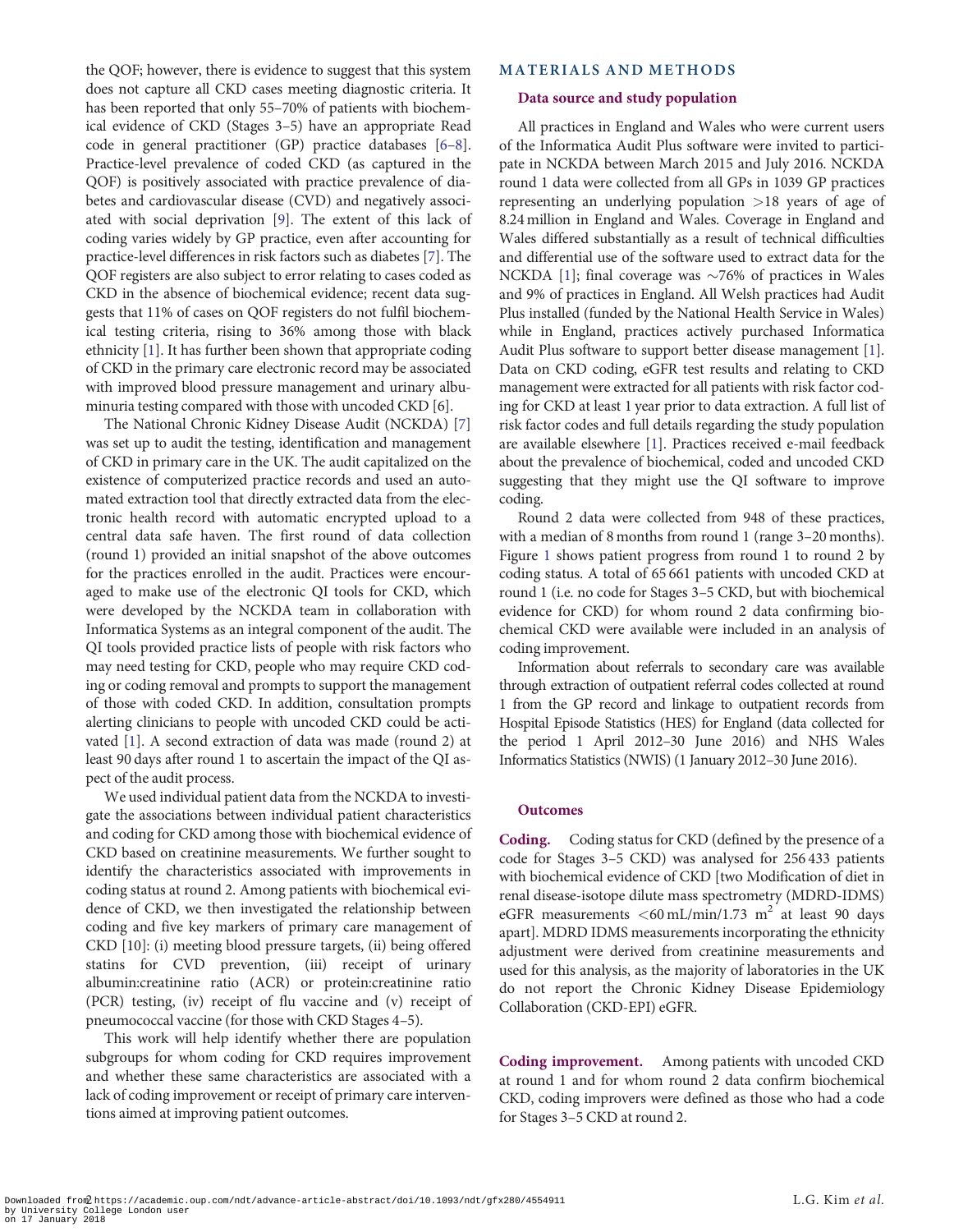<span id="page-2-0"></span>

FIGURE 1: Flow chart showing progress through round 1 (R1) and round 2 (R2).

Referrals to secondary care. Referral to secondary care is defined as any nephrologist referral code collected at round 1 from the GP records or any nephrologist outpatient clinic code held in the HES database (see [Supplementary Appendix\)](https://academic.oup.com/ndt/article-lookup/doi/10.1093/ndt/gfx280#supplementary-data).

Primary care management of CKD. Blood pressure management. Patients were considered to have met blood pressure targets if they had blood pressure measurements taken in the previous year and had either (i) systolic blood pressure <130 mmHg and diastolic blood pressure <80 mmHg (for those with diabetes or proteinuria defined as last ACR  $\geq$  70 mg/mmol or last PCR  $\geq$ 100 mg/mmol) or (ii) systolic blood pressure <140 mmHg and diastolic blood pressure <90 mmHg (for everyone else). Those with blood pressure measurements taken >1 year earlier were not included as meeting targets, regardless of the measurement. Only the single most recent blood pressure measurement was available from the GP record.

Statins. As part of a CVD prevention strategy, statin therapy is recommended for all individuals with CKD Stages 3–5 [11]. We report here on individuals for whom there was any previous recording of statin prescription collected at round 1 from the GP record.

Proteinuria testing. It is recommended that testing for proteinuria be carried out at least once a year for all individuals with CKD Stages 3–5 (increasing to four times a year for those at Stage 5) [\[10](#page-6-0), [11\]](#page-6-0). Proteinuria testing was considered as having been undertaken if patients had an ACR or PCR test collected at round 1 that was from the previous year or the previous 2 years, to provide some insight into the extent of deviation from testing guidelines.

Flu vaccination. Guidelines state that all individuals with CKD Stages 3–5 should be offered an annual flu vaccination unless contraindicated [[10\]](#page-6-0). We report the percentage of patients receiving this vaccination in the previous year.

Pneumococcal vaccination. For individuals with CKD Stages 4–5, it is additionally recommended that pneumococcal vaccination be administered unless contraindicated and that individuals should be offered re-vaccination within 5 years [[10](#page-6-0)]. We report the percentage of patients with Stages 4–5 disease receiving this vaccination in the previous 5 years.

Among those with uncoded CKD, results are presented separately for those with and without a urological or renal diagnostic disorder code (a full list of corresponding read codes is available elsewhere [\[1](#page-6-0)]).

#### Predictors of coding and coding improvement

The following characteristics were considered as potentially being associated with coding and/or coding improvement:

- (i) Age: categorized in 10-year age bands (plus  $\lt 50$  and  $\geq$ 90-year groups).
- (ii) Index of multiple deprivation (IMD): categorized in approximate quintiles of the distribution for the study population, plus an additional category for those with missing IMD (these are all from Welsh practices; 93% of Welsh practices did not have any IMD data available).
- (iii) Last known CKD stage: defined by categorizing the last known eGFR measurement using standard definitions [[10\]](#page-6-0): Stage 3a (eGFR 46-59 mL/min/1.73 m<sup>2</sup>), Stage 3b (eGFR 31-45 mL/min/1.73 m<sup>2</sup>), Stage 4 (eGFR 16- $30 \text{ mL/min}/1.73 \text{ m}^2$ ) and Stage 5 (eGFR <15 mL/min/  $1.73 \text{ m}^2$ ).
- (iv) Diabetes: defined as any previously recorded diagnosis for diabetes (incentivized by QOF).
- (v) Hypertension: defined as any previously recorded date for hypertension diagnosis (incentivized by QOF).
- (vi) Statin prescription: defined as any previously recorded date on which statins were prescribed.
- (vii) Country: indicator for Wales or England.

#### Statistical methods

Population-averaged logistic generalized estimating equations (GEE) models were fitted for having coded CKD (among those with biochemical CKD at round 1) and for coding improvement (among those with uncoded biochemical CKD at round 1 and biochemical CKD at round 2), allowing for clustering of patients within practices.

The use of five interventions for CKD was summarized among those with biochemical CKD according to CKD and renal disorder coding status. Odds ratios (ORs) comparing the coding groups for each of these management outcomes were estimated using population-averaged clustered logistic GEE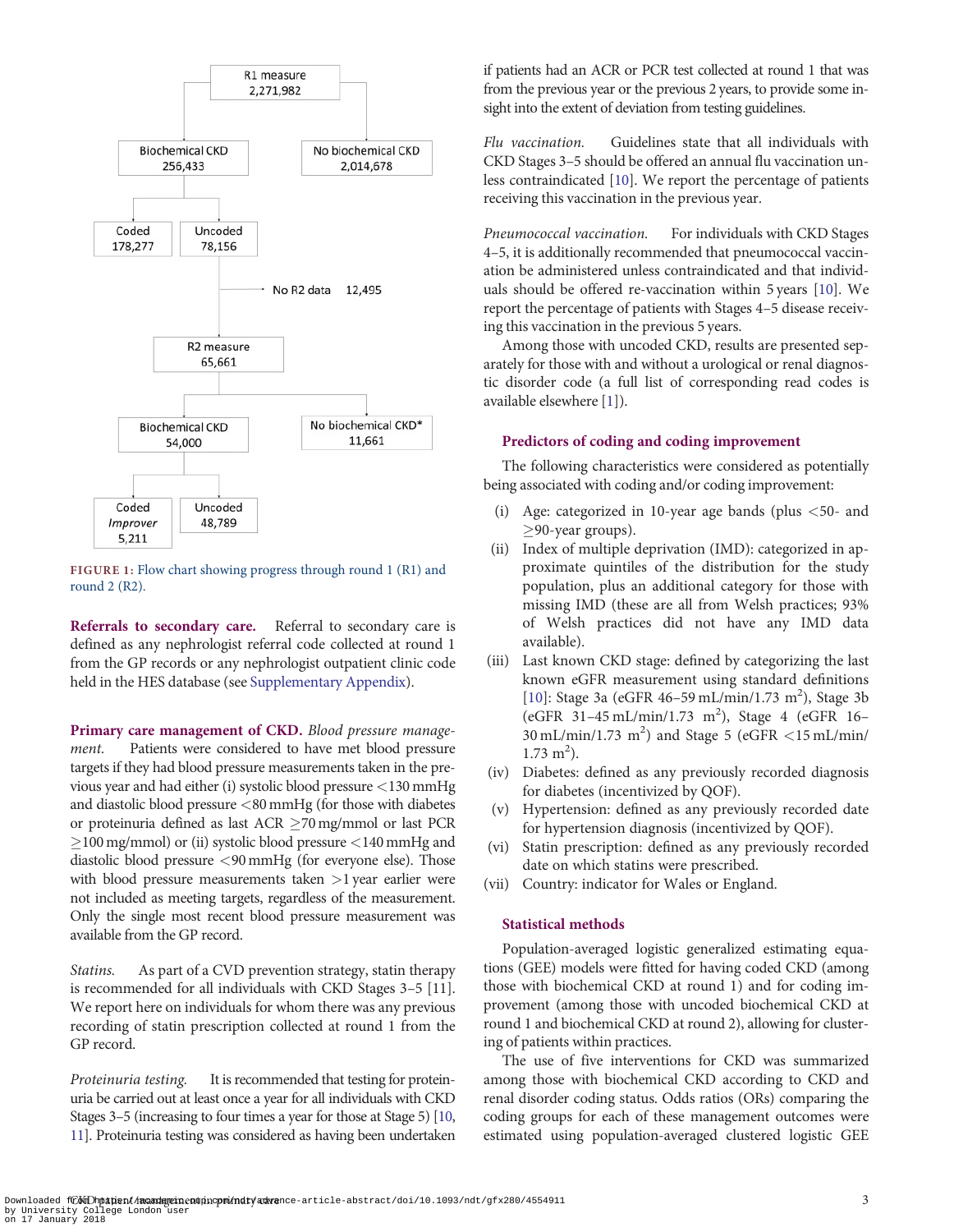Table 1. Coding for CKD by patient characteristics among those with biochemical evidence of CKD

|                                   | $n$ with biochemical<br>CKD at round 1 | % of these who are<br>coded for CKD | Univariable OR for<br>coding (95% CI) | Multivariable <sup>a</sup><br>OR for coding (95% CI) |
|-----------------------------------|----------------------------------------|-------------------------------------|---------------------------------------|------------------------------------------------------|
| Sex                               |                                        |                                     |                                       |                                                      |
| Female                            | 152 194                                | 68.8                                | $\mathbf{1}$                          | $\mathbf{1}$                                         |
| Male                              | 104 239                                | 70.6                                | $1.09(1.06 - 1.11)$                   | $1.04(1.02 - 1.07)$                                  |
| Age (years)                       |                                        |                                     |                                       |                                                      |
| $<$ 50                            | 5371                                   | 57.7                                | $0.82$ (0.77-0.87)                    | $0.82(0.78 - 0.88)$                                  |
| $50 - 59$                         | 12612                                  | 55.9                                | $0.79(0.76 - 0.82)$                   | $0.86(0.83 - 0.89)$                                  |
| $60 - 69$                         | 39 5 20                                | 62.1                                | $\mathbf{1}$                          | 1                                                    |
| $70 - 79$                         | 82776                                  | 69.7                                | $1.38(1.34-1.42)$                     | $1.23(1.20-1.27)$                                    |
| $80 - 89$                         | 90 20 9                                | 73.9                                | $1.69(1.64 - 1.75)$                   | $1.37(1.32 - 1.41)$                                  |
| >90                               | 25945                                  | 74.2                                | $1.72(1.64 - 1.80)$                   | $1.34(1.28-1.40)$                                    |
| IMD <sup>b</sup>                  |                                        |                                     |                                       |                                                      |
| $<$ 10 000                        | 41051                                  | 71.4                                | $\mathbf{1}$                          | $\mathbf{1}$                                         |
| 10 000-14 999                     | 28079                                  | 71.2                                | $0.98(0.95 - 1.02)$                   | $1.00(0.97-1.04)$                                    |
| 15 000-19 999                     | 30 222                                 | 70.4                                | $0.95(0.92 - 0.99)$                   | $0.98(0.94 - 1.02)$                                  |
| 20 000-24 999                     | 31815                                  | 70.1                                | $0.94(0.91 - 0.97)$                   | $0.99(0.95 - 1.02)$                                  |
| >25000                            | 40 230                                 | 70.1                                | $0.95(0.91 - 0.99)$                   | $1.01(0.97-1.05)$                                    |
| Missing                           | 85036                                  | 67.2                                | $0.86(0.78 - 0.95)$                   | $1.09(0.96 - 1.23)$                                  |
| Last known CKD stage <sup>c</sup> |                                        |                                     |                                       |                                                      |
| Stage 3a                          | 160 100                                | 60.8                                | $\mathbf{1}$                          | $\mathbf{1}$                                         |
| Stage 3b                          | 75855                                  | 82.5                                | $3.01(2.90-3.12)$                     | $2.71(2.62 - 2.80)$                                  |
| Stage 4                           | 17224                                  | 89.7                                | $5.64(5.25 - 6.06)$                   | $5.03(4.70 - 5.38)$                                  |
| Stage 5                           | 3254                                   | 90.3                                | $5.94(5.22 - 6.77)$                   | $5.81(5.13 - 6.58)$                                  |
| Diabetes                          |                                        |                                     |                                       |                                                      |
| No                                | 187716                                 | 67.5                                | $\mathbf{1}$                          | $\mathbf{1}$                                         |
| Yes                               | 68717                                  | 75.2                                | $1.45(1.41-1.49)$                     | $1.11(1.08-1.14)$                                    |
| Hypertension                      |                                        |                                     |                                       |                                                      |
| No                                | 74817                                  | 59.2                                | $\mathbf{1}$                          | $\mathbf{1}$                                         |
| Yes                               | 181616                                 | 73.8                                | $1.83(1.79-1.87)$                     | $1.50(1.47-1.53)$                                    |
| Statin offered                    |                                        |                                     |                                       |                                                      |
| No                                | 84885                                  | 62.0                                | $\mathbf{1}$                          | $\mathbf{1}$                                         |
| Yes                               | 171548                                 | 73.3                                | $1.64(1.60-1.67)$                     | $1.38(1.35-1.40)$                                    |
| Country                           |                                        |                                     |                                       |                                                      |
| Wales                             | 85 30 8                                | 67.1                                | $\mathbf{1}$                          | $\mathbf{1}$                                         |
| England                           | 171 125                                | 70.7                                | $1.25(1.12 - 1.40)$                   | $1.42(1.18-1.71)$                                    |

a Simultaneous adjustment for all characteristics in the table.

<sup>b</sup>Low IMD rank corresponds to higher deprivation.

"Based on last eGFR measurement. Stage 3a: eGFR 46-59 mL/min/1.73 m<sup>2</sup>; Stage 3b: eGFR 31-45 mL/min/1.73 m<sup>2</sup>; Stage 4: eGFR 16-30 mL/min/1.73 m<sup>2</sup>; Stage 5: eGFR <15 mL/min/  $1.73 \text{ m}^2$ .

models adjusted for IMD group, sex, age group, country, last known CKD stage, diabetes, hypertension, CVD and statins (except for statins outcome).

#### RESULTS

#### Predictors of coding for CKD

A breakdown of coding status by key characteristics is given in Table 1 for a total of 256 433 patients with Stages 3–5 biochemical CKD, among which 78 156 (30%) did not have a read code for CKD. There was considerable interpractice variation in the proportion of biochemical CKD cases that were coded, ranging from 4 to 100%.

Being male, being older, having later stage CKD, lower IMD (more deprived), diabetes or hypertension and being offered statins were all associated with increased odds of coding in unadjusted analyses. In a mutually adjusted analysis, all these associations remained except for IMD (Table 1). Belonging to an English practice rather than a Welsh practice also seemed to increase the odds of coding in both the unadjusted and adjusted analyses. There was evidence that the difference between males and females was only present in Wales {multivariable OR for males in Wales 1.11 [95% confidence interval (CI) 1.07–1.14]; in England, multivariable OR 1.01 (95% CI 0.99–1.04); P-value for interaction  $<$  0.0005}.

Around half of those with uncoded Stage 5 CKD (164/317) also had a renal disorder code (Table [2\)](#page-4-0). Of the 153 who did not, 45 had either a dialysis or a transplant code, and a further 70 had a nephrologist referral code (either in the audit data or HES data). This left 38/3254 (1%) patients with biochemical evidence of Stage 5 CKD who were not coded for CKD, had no other renal code and who also had no referral, dialysis or transplant code.

#### Predictors of coding improvement at round 2

Among those with uncoded biochemical CKD at round 1 who also had biochemical evidence of CKD at round 2, 5211 patients [of 54 000 (9.7%)] were found to have been coded at round 2 (Table [3](#page-4-0)).

After adjusting for other factors, those <60 years of age had a 15–20% reduction in the odds of coding improvement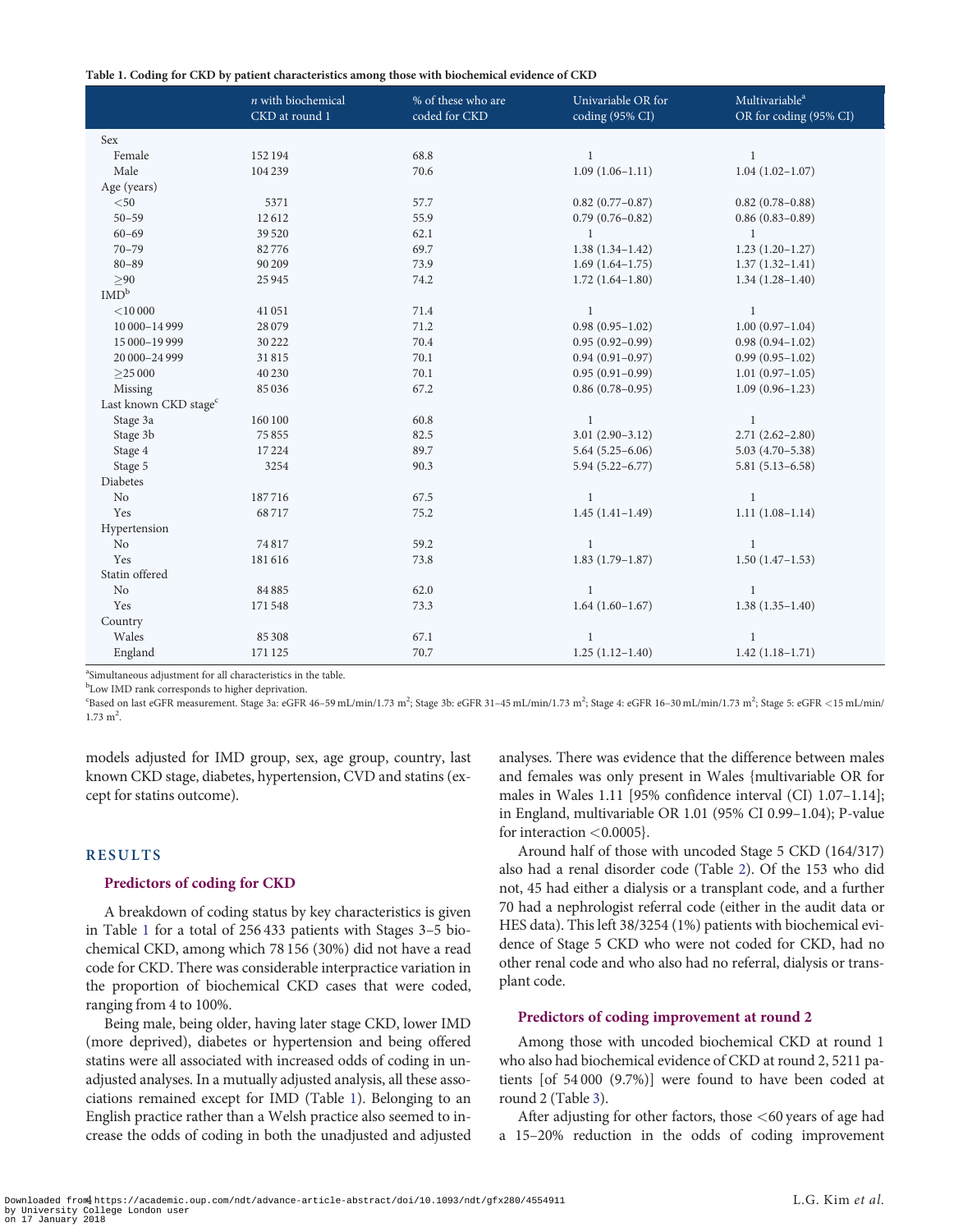<span id="page-4-0"></span>Table 2. Percentage of coding for renal disorder by CKD coding status and stage among those with biochemical evidence of CKD at round 1 of the National CKD Audit

|                                      | CKD coded        |                               | CKD not coded    |                               |  |
|--------------------------------------|------------------|-------------------------------|------------------|-------------------------------|--|
| Last known<br>CKD stage <sup>a</sup> | $\boldsymbol{n}$ | % with renal<br>disorder code | $\boldsymbol{n}$ | % with renal<br>disorder code |  |
| Stage 3a                             | 97352            | 13.7                          | 62748            | 6.2                           |  |
| Stage 3b                             | 62 543           | 19.3                          | 13312            | 12.0                          |  |
| Stage 4                              | 15445            | 34.6                          | 1779             | 27.7                          |  |
| Stage 5                              | 2937             | 59.1                          | 317              | 51.7                          |  |

<sup>a</sup>Based on last eGFR measurement. Stage 3a: eGFR 46-59 mL/min/1.73 m<sup>2</sup>; Stage 3b: eGFR 31-45 mL/min/1.73 m<sup>2</sup>; Stage 4: eGFR 16-30 mL/min/1.73 m<sup>2</sup>; Stage 5: eGFR  $<$ 15 mL/min/1.73 m<sup>2</sup>.

compared with those  $\geq 60$  years of age, although those aged  $\geq$ 90 years of age also had a 15% reduction in the odds of coding improvement compared with those 60–69 years of age [OR 0.86 (95% CI 0.79, 0.95)] (Table 3). Those with CKD Stages 3b–5 all had a 1.5- to 2-fold increase in the odds of coding compared with those with biochemical evidence for CKD Stage 3a. Furthermore, there was evidence of higher odds of coding improvement among males and those with diabetes, hypertension and on statins. There was no evidence of a difference in improvement by IMD.

#### Associations of coding with CKD management

Receipt of all primary care management interventions was highest in those who were coded for CKD (Table [4](#page-5-0)). The odds of receiving each intervention were greatest in those with coded CKD; the odds of intervention were comparatively reduced among those with uncoded CKD and a renal disorder code (except for statins, where the adjusted odds were similar to those with coded CKD), and reduced even further for those with uncoded CKD and no renal disorder code.

Blood pressure targets had only been met in the previous year in  $\sim$ 50% of patients with coded CKD; the odds of meeting the target were even lower in those with uncoded CKD, with a 15% reduction in those with a renal code and a 20% reduction in those without a renal disease code. Proteinuria testing was also low, at  $\sim$ 50% of coded CKD patients in the previous year; this was considerably lower in those with uncoded CKD, with an  $\sim$ 50% and 80% reduction in odds for those with and without renal codes, respectively. Around 70% of those patients with coded CKD had been offered a statin at some time in the past, with substantially reduced odds for those with uncoded CKD and no renal disease code. There was an  $\sim$ 20% reduction in the odds of receiving both vaccinations for those with uncoded CKD and a renal code compared with those with coded CKD, and a 25% reduction in odds for those with uncoded CKD and no renal code.

#### Referrals to secondary care

Referrals recorded on either the GP record or HES databases accounted for 27.9% of those with uncoded CKD at round 1 with a renal code but only 5.3% of those with uncoded CKD and no renal code (compared with 19.0% of those with coded CKD).

Table 3. Coding improvement among those with biochemical evidence of CKD at R1 (uncoded) and R2 of the National CKD Audit

|                                   | $n$ with biochemical<br>evidence of CKD<br>at R1 (uncoded)<br>and R <sub>2</sub> | % of these<br>coded at R2 | Multivariable <sup>a</sup><br>OR for coding<br>improvement at<br>R <sub>2</sub> (95% CI) |  |  |
|-----------------------------------|----------------------------------------------------------------------------------|---------------------------|------------------------------------------------------------------------------------------|--|--|
| Sex                               |                                                                                  |                           |                                                                                          |  |  |
| Female                            | 32661                                                                            | 9.0                       | 1                                                                                        |  |  |
| Male                              | 21339                                                                            | 10.7                      | $1.14(1.09-1.19)$                                                                        |  |  |
| Age (years)                       |                                                                                  |                           |                                                                                          |  |  |
| $<$ 50                            | 1507                                                                             | 8.2                       | $0.83(0.72 - 0.97)$                                                                      |  |  |
| $50 - 59$                         | 3636                                                                             | 7.5                       | $0.85(0.78 - 0.94)$                                                                      |  |  |
| $60 - 69$                         | 10243                                                                            | 9.7                       | 1                                                                                        |  |  |
| $70 - 79$                         | 17844                                                                            | 10.4                      | $1.04(0.99 - 1.10)$                                                                      |  |  |
| $80 - 89$                         | 16537                                                                            | 9.6                       | $0.96(0.90 - 1.02)$                                                                      |  |  |
| >90                               | 4233                                                                             | 9.2                       | $0.86(0.79 - 0.95)$                                                                      |  |  |
| IMD <sup>b</sup>                  |                                                                                  |                           |                                                                                          |  |  |
| $<$ 10 000                        | 7481                                                                             | 11.7                      | 1                                                                                        |  |  |
| 10 000-14 999                     | 5286                                                                             | 11.8                      | $1.01(0.92 - 1.12)$                                                                      |  |  |
| 15 000-19 999                     | 5816                                                                             | 13.0                      | $0.97(0.87 - 1.07)$                                                                      |  |  |
| 20 000-24 999                     | 6514                                                                             | 10.8                      | $0.93(0.85 - 1.02)$                                                                      |  |  |
| >25000                            | 8088                                                                             | 10.9                      | $0.94(0.87-1.03)$                                                                        |  |  |
| Missing                           | 20815                                                                            | 6.6                       | $0.85(0.63 - 1.16)$                                                                      |  |  |
| Last known CKD stage <sup>c</sup> |                                                                                  |                           |                                                                                          |  |  |
| Stage 3a                          | 42 40 5                                                                          | 8.7                       | 1                                                                                        |  |  |
| Stage 3b                          | 10085                                                                            | 12.5                      | $1.50(1.42 - 1.59)$                                                                      |  |  |
| Stage 4                           | 1302                                                                             | 16.9                      | $2.02(1.78-2.30)$                                                                        |  |  |
| Stage 5                           | 208                                                                              | 13.9                      | $1.53(1.08-2.17)$                                                                        |  |  |
| Diabetes status                   |                                                                                  |                           |                                                                                          |  |  |
| No                                | 41934                                                                            | 9.0                       | 1                                                                                        |  |  |
| Yes                               | 12066                                                                            | 11.8                      | $1.21(1.15-1.28)$                                                                        |  |  |
| Hypertension status               |                                                                                  |                           |                                                                                          |  |  |
| No                                | 20784                                                                            | 8.1                       | 1                                                                                        |  |  |
| Yes                               | 33216                                                                            | 10.6                      | $1.24(1.17-1.31)$                                                                        |  |  |
| Statin offered                    |                                                                                  |                           |                                                                                          |  |  |
| No                                | 21850                                                                            | 8.8                       | 1                                                                                        |  |  |
| Yes                               | 32 150                                                                           | 10.2                      | $1.08(1.03-1.13)$                                                                        |  |  |
| Country                           |                                                                                  |                           |                                                                                          |  |  |
| Wales                             | 20917                                                                            | 6.7                       | 1                                                                                        |  |  |
| England                           | 33083                                                                            | 11.5                      | $1.21(0.81-1.79)$                                                                        |  |  |

R1, round 1; R2, round 2.

a Simultaneous adjustment for all characteristics in the table.

<sup>b</sup>Low IMD rank corresponds to higher deprivation.

<sup>c</sup>Based on the last eGFR measurement at R1. Stage 3a: eGFR 46-59 mL/min/1.73 m<sup>2</sup>; Stage 3b: eGFR 31-45 mL/min/1.73 m<sup>2</sup>; Stage 4: eGFR 16-30 mL/min/1.73 m<sup>2</sup>; Stage 5:  $e$ GFR <15 mL/min/1.73 m<sup>2</sup>.

#### DISCUSSION

#### Main findings

Younger patients, females and those without major comorbidities (diabetes, hypertension) who have biochemical evidence of CKD are least likely to have a CKD (Stages 3–5) code in their primary care record. Patients with biochemical CKD without a CKD code were less likely to be offered a statin, receive flu and pneumococcal vaccination and have their blood pressure controlled to target or have undergone proteinuria testing. Those who have biochemical evidence of CKD and a renal code were more likely to have received some interventions, but not to the same level as people with biochemical CKD who were coded.

#### Main findings in context

Among the 256 433 cases with biochemical evidence of CKD at round 1 of the national CKD audit, only 70% (178 277) are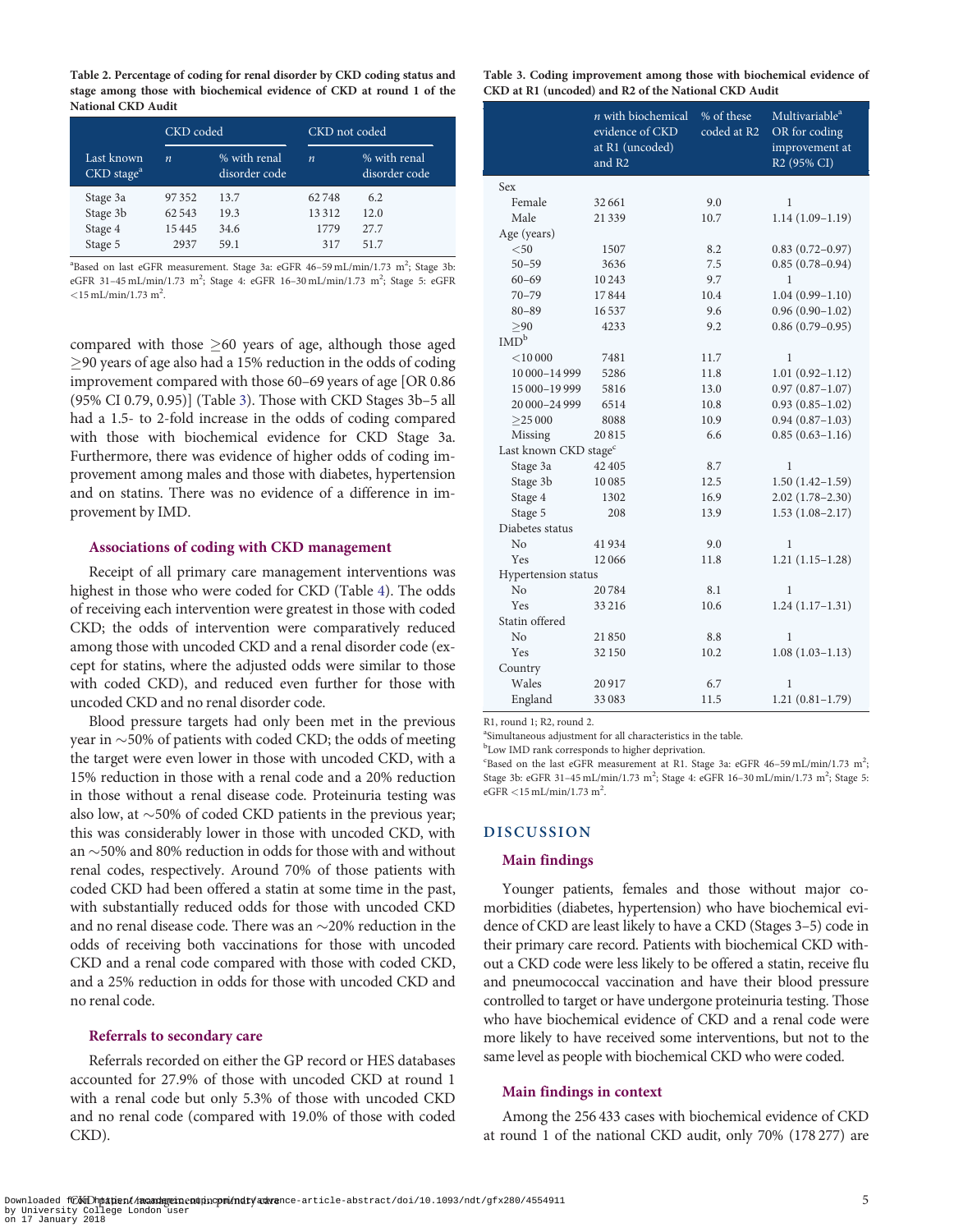<span id="page-5-0"></span>Table 4. Management outcomes for those with biochemical evidence of CKD at round 1, by coding status

|                                                                              | Coded CKD    | Uncoded CKD<br>with renal<br>disorder code | Uncoded CKD<br>without renal<br>disorder code |  |  |
|------------------------------------------------------------------------------|--------------|--------------------------------------------|-----------------------------------------------|--|--|
| $\boldsymbol{n}$                                                             | 178 277      | 6176                                       | 71980                                         |  |  |
| Met blood pressure target in past year <sup>a</sup>                          |              |                                            |                                               |  |  |
| % achieving outcome                                                          | 51.5         | 41.7                                       | 46.8                                          |  |  |
| Adjusted OR (95% CI) <sup>b</sup>                                            | $\mathbf{1}$ | $0.83(0.78 - 0.87)$                        | $0.78(0.76 - 0.79)$                           |  |  |
| Statins offered                                                              |              |                                            |                                               |  |  |
| % achieving outcome                                                          | 70.5         | 69.2                                       | 57.8                                          |  |  |
| Adjusted OR $(95\% \text{ CI})^c$                                            | $\mathbf{1}$ | $1.04(0.97-1.11)$                          | $0.69(0.67-0.71)$                             |  |  |
| ACR/PCR test in the past year                                                |              |                                            |                                               |  |  |
| % achieving outcome                                                          | 49.7         | 32.7                                       | 15.9                                          |  |  |
| Adjusted OR (95% CI) <sup>d</sup>                                            | $\mathbf{1}$ | $0.50(0.45-0.55)$                          | $0.20(0.18-0.22)$                             |  |  |
| ACR/PCR test in the past 2 years                                             |              |                                            |                                               |  |  |
| % achieving outcome                                                          | 73.8         | 49.4                                       | 25.1                                          |  |  |
| Adjusted OR (95% CI) <sup>d</sup>                                            | $\mathbf{1}$ | $0.35(0.32-0.39)$                          | $0.12(0.11 - 0.13)$                           |  |  |
| Flu vaccination in the past year                                             |              |                                            |                                               |  |  |
| % achieving outcome                                                          | 79.3         | 72.9                                       | 69.6                                          |  |  |
| Adjusted OR (95% CI) <sup>b</sup>                                            | $\mathbf{1}$ | $0.83(0.77-0.88)$                          | $0.75(0.73 - 0.77)$                           |  |  |
| Pneumococcus vaccination in the past 5 years, Stages 4-5 only (based on last |              |                                            |                                               |  |  |
| $eGFR)^e$                                                                    |              |                                            |                                               |  |  |
| % achieving outcome                                                          | 16.1         | 15.5                                       | 11.3                                          |  |  |
| Adjusted OR (95% CI) <sup>b</sup>                                            | 1            | $0.79(0.63 - 1.00)$                        | $0.73(0.62 - 0.86)$                           |  |  |

<sup>a</sup>Measurements taken in the past year and systolic blood pressure (SBP) <130 mmHg and diastolic blood pressure (DBP) <80 mmHg (for those with diabetes or proteinuria) or SBP <140 mmHg and DBP <90 mmHg for everyone else.

<sup>b</sup>Adjusted for IMD group, sex, age group, country, last known CKD stage, diabetes, hypertension, CVD and statins offered.

<sup>c</sup>Adjusted for sex, age group, last known CKD stage, hypertension and CVD (due to model convergence).

<sup>d</sup>Adjusted for age group and last known CKD stage only (due to model convergence). <sup>e</sup>Numbers in Stages 4-5 in each coding category: coded CKD,  $n = 19076$ ; uncoded CKD

with renal code,  $n = 755$ ; uncoded CKD without renal code,  $n = 1739$ .

included on the QOF register as CKD Stages 3–5. This compares to 72% reported by Jain et al. [\[6\]](#page-6-0) in a sample of similar size from 2005 to 2009. Although broadly similar, some of the difference could be explained by the definitions of biochemical CKD used (we use two eGFRs at least 3 months apart, versus their two measurements 7 days apart) and our use of re-calculated eGFRs.

Among those patients with biochemical evidence of CKD, males, older patients, those with lower eGFR (more severe CKD stage), diabetes, hypertension or receiving statins and those in English practices had increased odds of being coded for CKD. Another study previously reported similar relationships with sex and co-morbidities, but not with age [\[12](#page-6-0)]. Our results suggest that even for patients with the same CKD stage and comorbidities, younger patients have reduced odds of coding compared with older patients. Furthermore, we have shown that these same characteristics (except country) were associated with coding improvement following audit among those patients with uncoded biochemical CKD at round 1 who still had evidence of biochemical CKD at round 2. Although others have demonstrated that QI tools can be useful in improving intervention outcomes [\[13](#page-6-0)], such studies have taken a more direct approach to improve specific interventions, such as blood pressure control, rather than through coding improvements, which may be more wide-reaching.

Our findings on management interventions for patients with coded CKD in primary care are also broadly similar to those reported elsewhere [[14](#page-6-0), [15](#page-6-0)], but we have also demonstrated the positive relationship between coding and patient management.

#### Interpretation and implication

There are many reasons why an individual with biochemical evidence of CKD may not have a corresponding code, including uncertainty about guidelines for testing and diagnosis and concern about medicalizing a natural ageing process [[15\]](#page-6-0). However, the relevance of the absence of coding lies in its potential impact on a range of patient measures in primary care. Here, this is substantiated by the reported differences in the application of key management interventions between coded and uncoded groups with biochemical CKD. Among those with uncoded CKD, having a renal disorder code is associated with higher application of all these interventions, though not to the same level as those with a CKD code. We examined the possibility that the observed differences are, at least in part, due to differences in recording of these interventions and whether those with renal disorder codes can be managed in secondary rather than primary care, with a corresponding lack of recording on GP databases. Investigation of referrals to secondary care suggests that although the difference in interventions in patients with coded CKD and those with uncoded CKD and a renal disorder may be explained in part by differences in referrals, there is no evidence that patients without a CKD or a renal disorder code are receiving interventions in secondary care. However, it is also possible that some referrals were not captured here, for example, for joint specialist outpatient clinics, which may be coded under the nonnephrology speciality code in HES (e.g. joint diabetic–renal specialist clinic or joint urology–renal clinic).

Our findings suggest that practices and local health authorities should take a more active approach to ensuring CKD coding and resultant patient review for those with CKD and that implementation is encouraged using active QI techniques. In the UK, this is of particular importance, as the renal QOF indicators have now been retired [[16](#page-6-0)].

#### Strengths and limitations

We used data from a large, population-based study to investigate relationships between coding, patient characteristics and care. Although large and with good coverage of Welsh practices (76%), the study includes only 9% of English GP practices. It is likely that practices with higher ethnic minorities are underrepresented in this sample (in England, the non-white population is  $\sim$ 9.1%, compared with 4.4% in Wales [\[17\]](#page-6-0)). Previous work has suggested that CKD prevalence varies across ethnic minorities [[18](#page-6-0)], but also that management outcomes may be reduced in these minority subgroups [\[19](#page-6-0)]. Furthermore, participating English practices chose to install the audit software and therefore were more likely to have an interest in QI. In light of this, for England, the underlying proportion of uncoded biochemical CKD cases may be even higher than we report and management outcomes may be lower in some or all of the groups of patients with CKD.

Limitations of the audit include the use of routinely collected clinical data. There will inevitably be inaccuracies in the clinical data set and it is likely that there will be underrecording of at least some morbidities; however, underrecording would mean that the GP also is not aware of the respective morbidity. The 'missingness' in hypertension, diabetes and statin